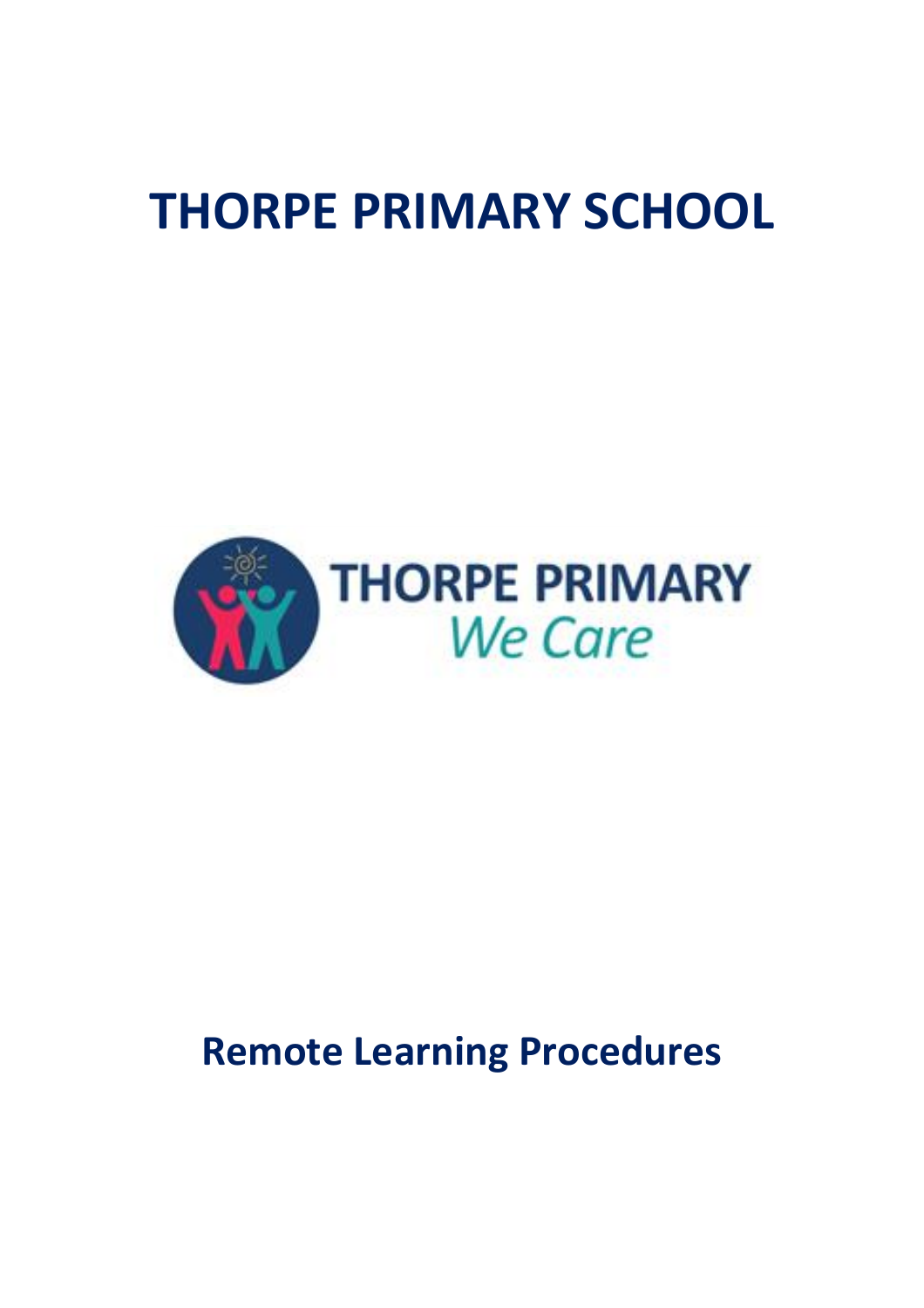## **Contents**

### <span id="page-1-0"></span>**1. Aims**

This remote learning policy for staff aims to:

- Ensure consistency in the approach to remote learning for pupils who aren't in school
- Set out expectations for all members of the school community with regards to remote learning
- Provide appropriate guidelines for data protection

## <span id="page-1-1"></span>**2. Roles and responsibilities**

#### **2.1 Teachers**

When providing remote learning, teachers must be available between 8.15am and 3.15pm (directed time).

If they are unable to work for any reason during this time, for example due to sickness or caring for an ill dependent, they should report this using the normal absence procedure.

When providing remote learning, teachers are responsible for:

## **Remote Learning expectation for bubble closure or lockdown.**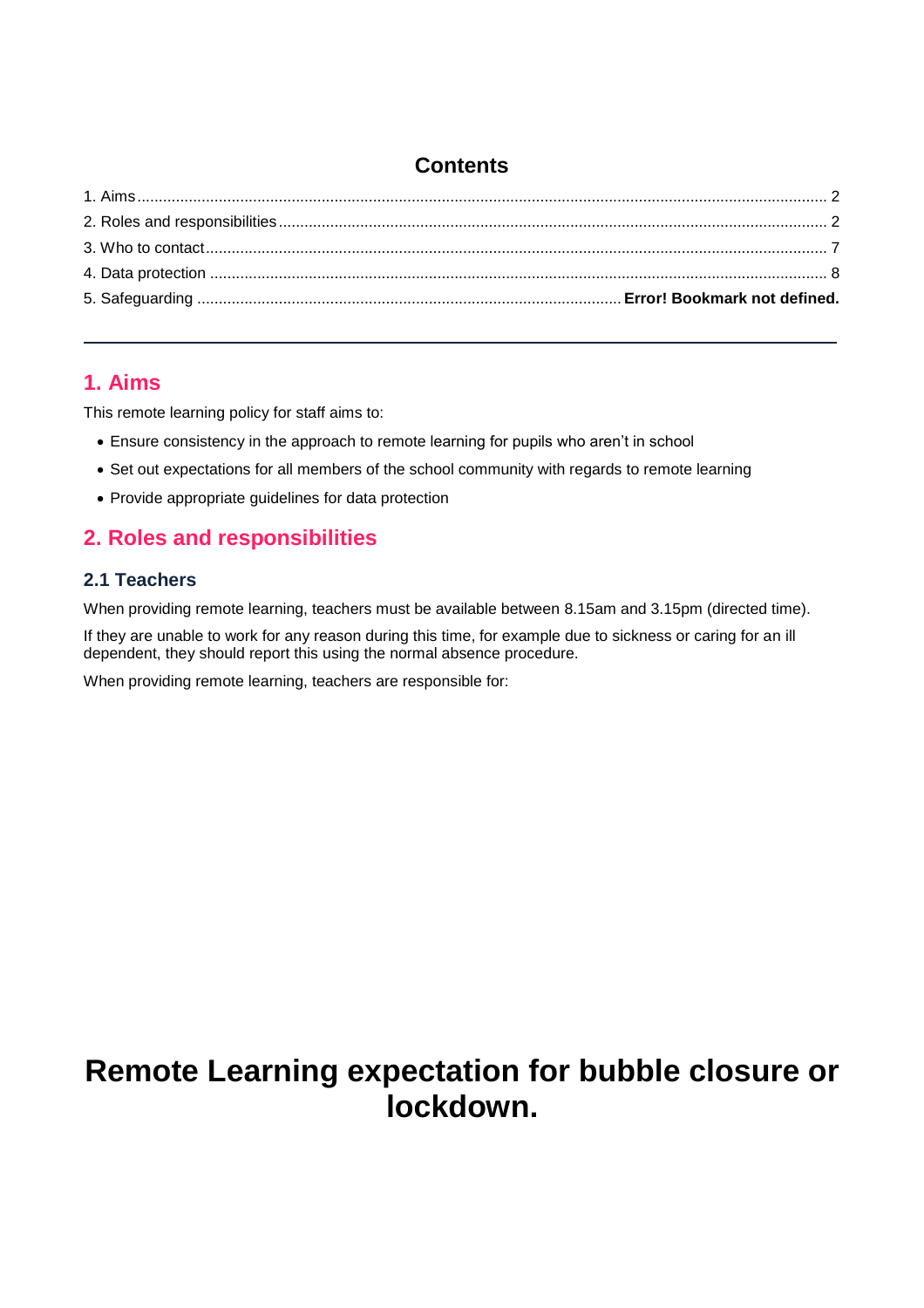



Step 4: Parents/carers of the children not accessing the work will be challenged.

If children still do not access the work after these steps have been followed, the SLT should be informed to take further action.

• Setting work:

 $\circ$  Teachers who do not have access to sufficient internet at home must contact a member of SLT to arrange use of their classroom or for an internet dongle to be supplied on loan.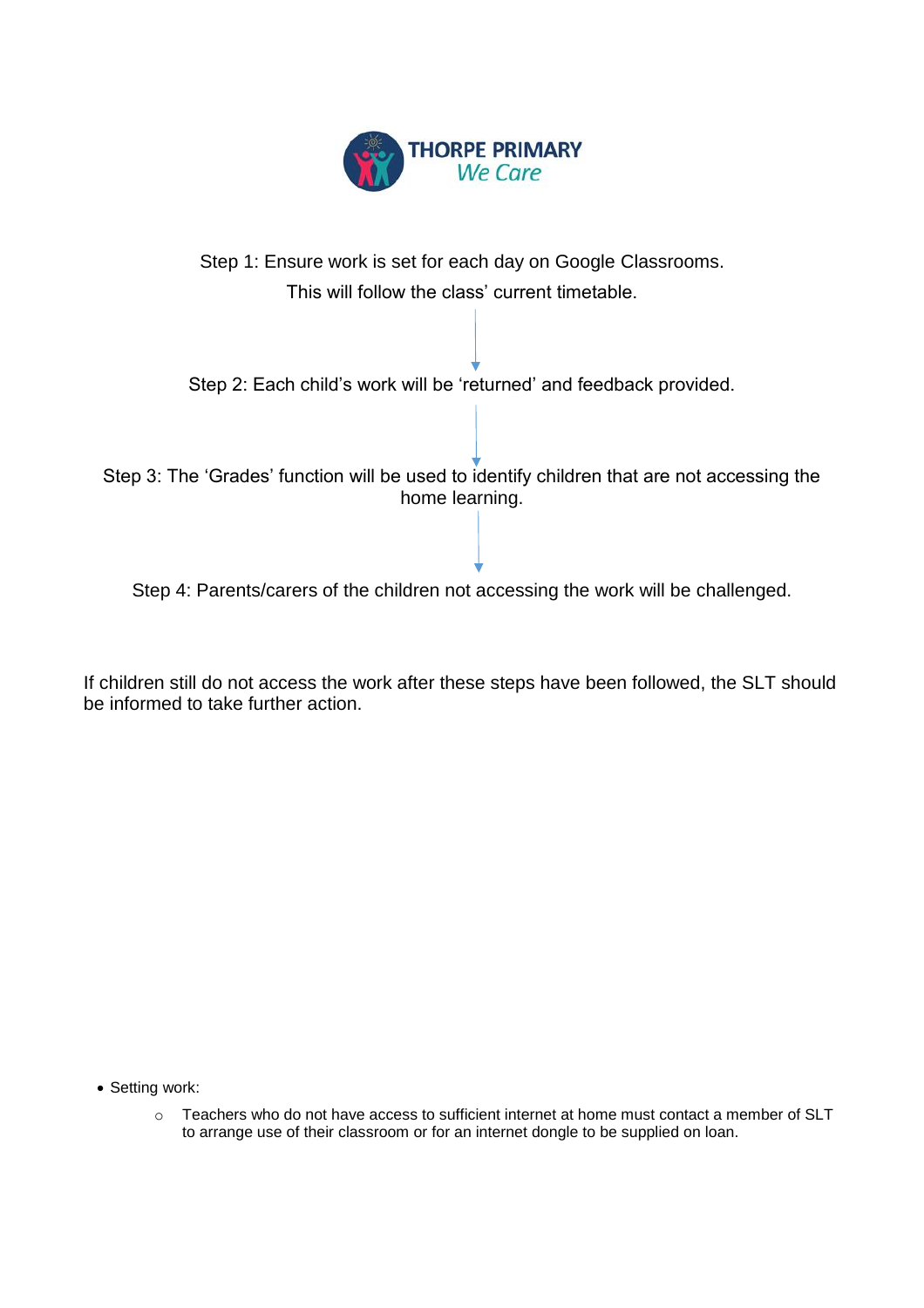$\circ$  Class teachers will set work for their class as outlined in the below flow chart. In the event of being unable to due to illness, a member of the SLT will provide appropriate work for the class.

Teachers who are self-isolating and are asymptomatic are expected to provide home learning opportunities unless they are too ill to work.

If the teacher is too ill to work, they need to declare this by following the normal absence procedure.

If the teacher is too unwell to work, a member of the SLT will take responsibility for setting the work.

A member of SLT will alert the parents on Google Classrooms or via text that the teacher is unwell and is unable to provide feedback whilst they are unwell.

The teaching assistant will take on responsibility for contacting the children and/or parents for those needing extra support or not accessing the work set.

- $\circ$  In the event of children self-isolating and the rest of the class in school, class teachers will post the week's learning tasks on Google Classroom, that the children can complete at home, indicating when tasks will need to be submitted.
- o PPA time is given for each teacher on each day they are in school.
- $\circ$  Teachers who are self-isolating but available to work (as no sickness absence needs to be taken), are expected to set work from home and follow the above flow chart.
- $\circ$  Teachers must use Google Classroom as the primary form of communication between teacher and pupils. This is where teachers should post assignments and work that the children are to complete and hand in. This may be through recording on paper and a photograph taken and attached by the children, or an online document that has been provided to the children.
- $\circ$  Teacher should immediately and continually discuss the safe use of Classroom and what is expected from the children from a learning and behaviour point of view.
- $\circ$  Teachers may take part in live teaching sessions through the use of Google Meet in order to help communicate learning (see virtual meetings point below).
- o When teachers are setting work on other platforms/apps (Purple Mash, TT Rockstars, Spelling Shed, iamlearning, etc.) they must ensure a link is posted on their class assignment section or stream page through an announcement.
- Providing feedback on work:
	- $\circ$  It is an expectation that work from pupils is marked, where appropriate, according to the school's feedback policy. The feedback should mostly be provided on Classroom through the feedback area on the children's assignments, and returned to them.
	- o Pupils will see their feedback and can respond accordingly.
	- $\circ$  Teachers must ensure that 6 children's work is quality marked in each subject each day. The definition of a 'quality mark' for the purposes of online learning, would be that where children can respond to feedback through next steps, extension or challenge tasks or further intervention.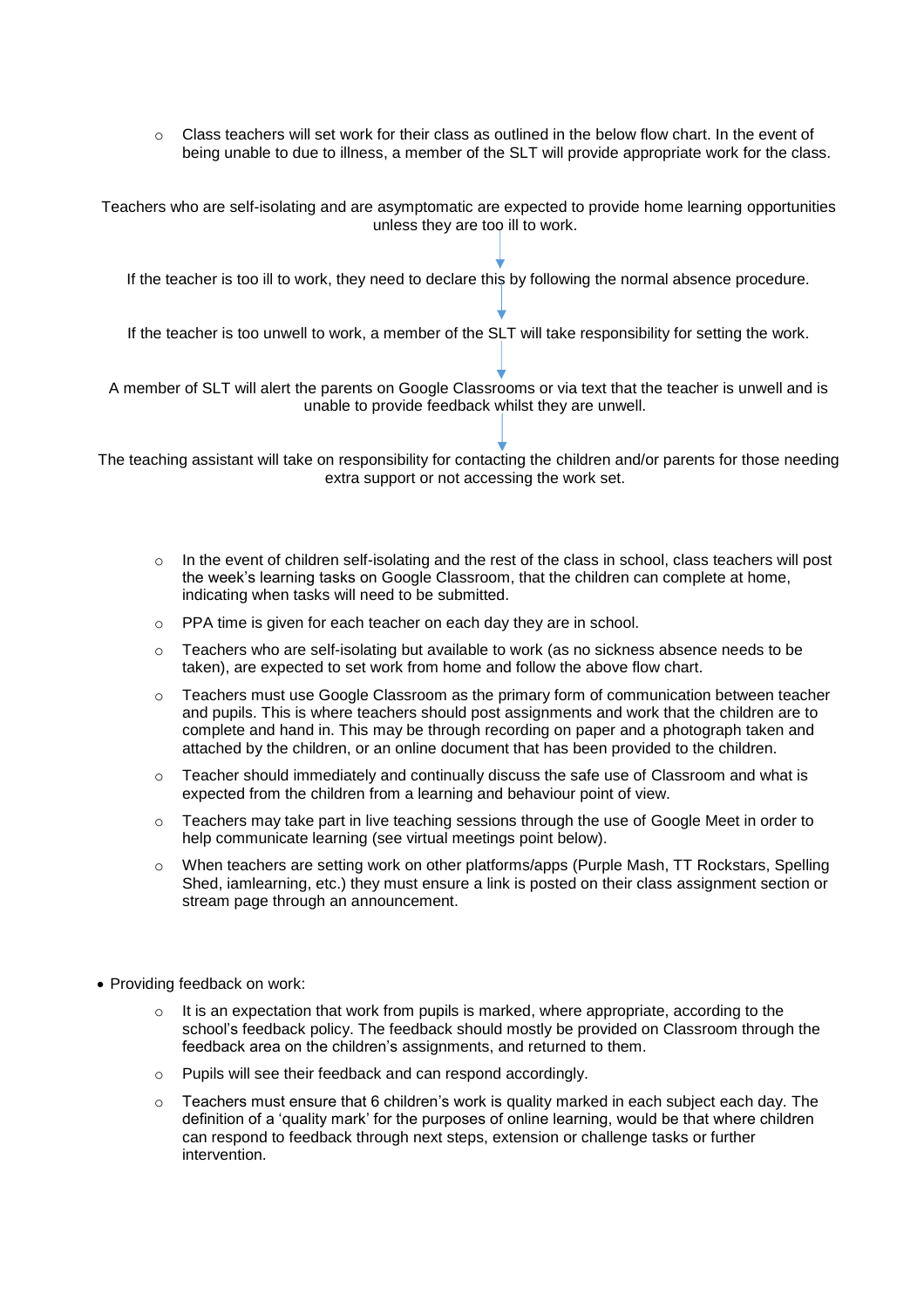- Tracking remote learning:
	- $\circ$  It is an expectation that the class teacher will review the class tracking document, accessed within the 'Grades' section.
	- $\circ$  If children are not accessing the remote learning option, teachers are to contact the parents via the school telephone, email and/or text message system and establish what the barriers are and produce paper remote learning packs for the children who require them.
	- $\circ$  If the class teacher is working from home due to self-isolating, they must inform the school office of which parents require contacting or, if they are happy to do so, phone parents via personal telephone (ensuring their number is withheld) to ensure parents are contacted and provision can be arranged via a printed remote learning pack.
- Attending virtual meetings with staff, parents and pupils:
	- $\circ$  If teachers are performing live lessons or holding virtual meetings, these must be held on Google Meet. Teacher's accounts must be set up using their Google email address used for Classroom.
	- $\circ$  There must always be two members of staff present in the call whether the call takes place from the classroom or virtually within each meeting.
	- o Meet invitations to live lessons must be sent through Classroom on the channel pages.
	- o All live lessons must be recorded and uploaded to the teacher's Google Drive after taking place. The parents will have given consent for allowing their child to be involved in a recorded lesson by joining the meeting.
	- o All staff must adhere to the Staff handbook regarding appropriate clothing and conduct.

**At school**: videos and live calls can be conducted in the classroom ensuring no children's personal data can be seen in the background, such as names, dates of birth etc.

- o **At home**: videos and live calls must be conducted in an appropriate room such as the living room or other shared space, with an appropriate background that will not allow for anyone to walk behind the children or adult. Calls must not take place in a bedroom or other private area.
- $\circ$  Calls must take place in an area that will be free from family noise and potential interruptions.
- $\circ$  Teachers reserve the ability to mute children's microphones and disable video at any point of the call.
- $\circ$  All safeguarding concerns witnessed within remote learning should be immediately reported to a DSL and logged via CPOMs.

#### **2.2 Support Staff**

When assisting with remote learning, support staff must be available during their directed working hours. If they are unable to work for any reason during this time, for example due to sickness or caring for an ill dependent, they should report this using the normal absence procedure.

When assisting with remote learning, support staff are responsible for:

- Supporting teaching and learning whilst the class bubble is closed and staff are in school:
	- o Liaise with class teacher to prepare for daily lessons.
- Supporting teaching and learning whilst the class bubble is closed and support staff are self-isolating:
	- o Liaise with class teacher to prepare for daily lessons.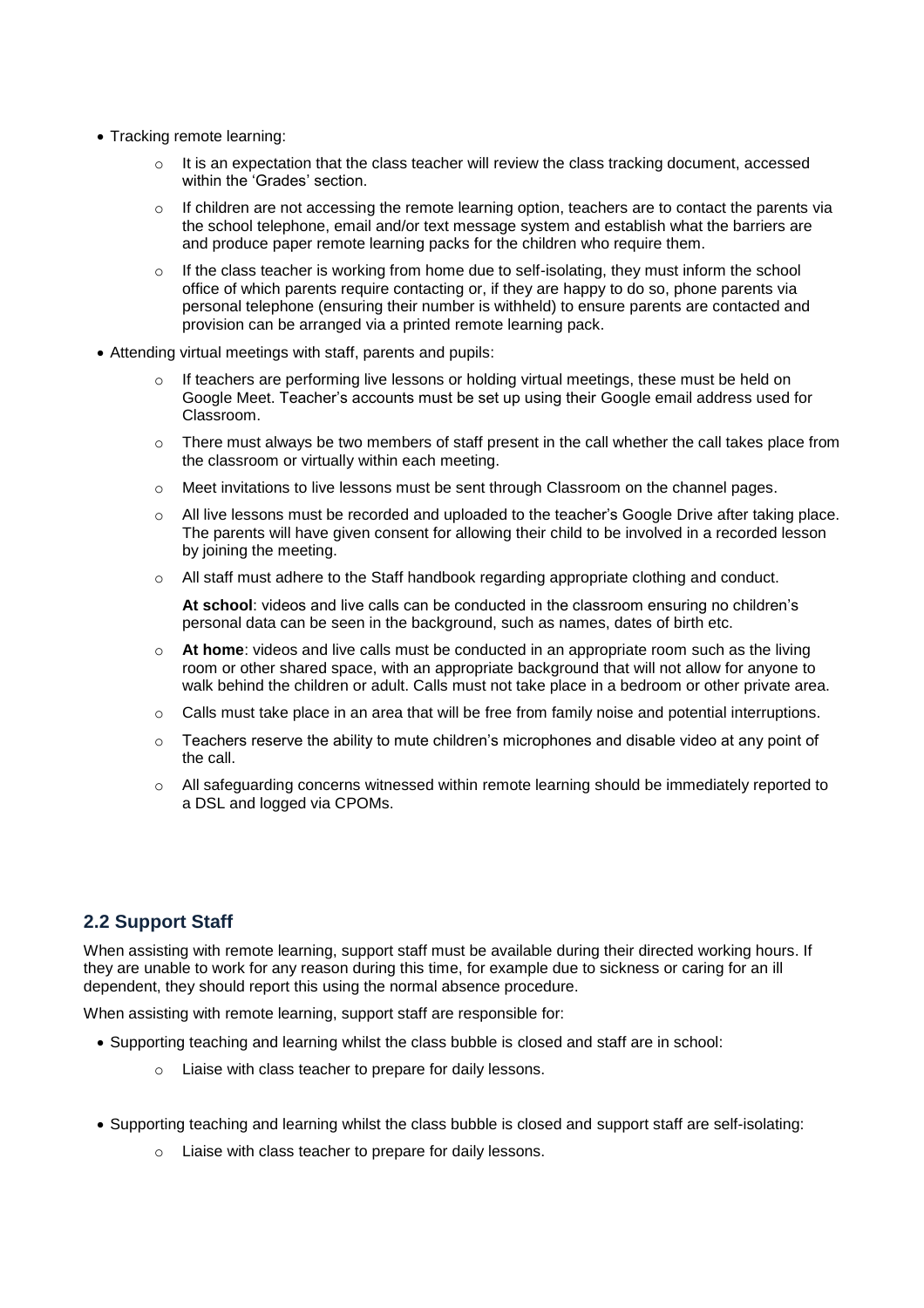- $\circ$  Staff are expected to attend virtual lessons via the Meet invitation sent by the class teacher, to support general teaching and learning.
- $\circ$  Support staff who do not have access to digital devices or the internet at home must contact a member of SLT for resources to be provided such as a laptop/iPad/tablet/internet dongle.
- Supporting teaching and learning whilst the class bubble is open and the class teacher is self-isolating:
	- o Liaise with the staff member covering the class bubble as well as the class teacher to prepare for daily lessons including setting up virtual feeds for the self-isolating class teacher, if needed.
- Other virtual meetings and activities:
	- $\circ$  Support staff are expected to follow any directed activities sent by SLT such as CPD, staff briefings etc.
- Attending virtual meetings with staff, parents and pupils:
	- o All staff must adhere to the Staff handbook regarding appropriate clothing.
	- o **At school**: videos and live calls can be conducted in the classroom ensuring no children's personal data can be seen in the background, such as names, dates of birth etc.
	- o **At home**: videos and live calls must be conducted in an appropriate room such as the living room or other shared space, with an appropriate background that will not allow for anyone to walk behind the children or adult. Calls must not take place in a bedroom or other private area.
	- $\circ$  Calls must take place in an area that will be free from family noise and potential interruptions.

#### **2.3 Subject leads**

Alongside their teaching responsibilities, subject leaders are responsible for:

- Considering whether any aspects of the subject curriculum need to change to accommodate remote learning
- Working with teachers teaching their subject remotely to make sure all work set is appropriate and consistent
- Working with other subject leads and senior leaders to make sure work set remotely across all subjects is appropriate and consistent, and deadlines are being set an appropriate distance away from each other
- Monitoring the remote work set by teachers in their subject explain how they'll do this, such as through regular meetings with teachers or by reviewing work set
- Alerting teachers to resources they can use to teach their subject remotely

#### **2.4 Senior leaders**

Alongside any teaching responsibilities, senior leaders are responsible for:

- Co-ordinating the remote learning approach across the school
- Monitoring the effectiveness of remote learning through regular monitoring and meetings with teachers and subject leaders, reviewing work set or reaching out for feedback from pupils and parents
- Monitoring the security of remote learning systems, including data protection and safeguarding considerations

#### **2.5 Designated safeguarding leads**

The DSLs are responsible for: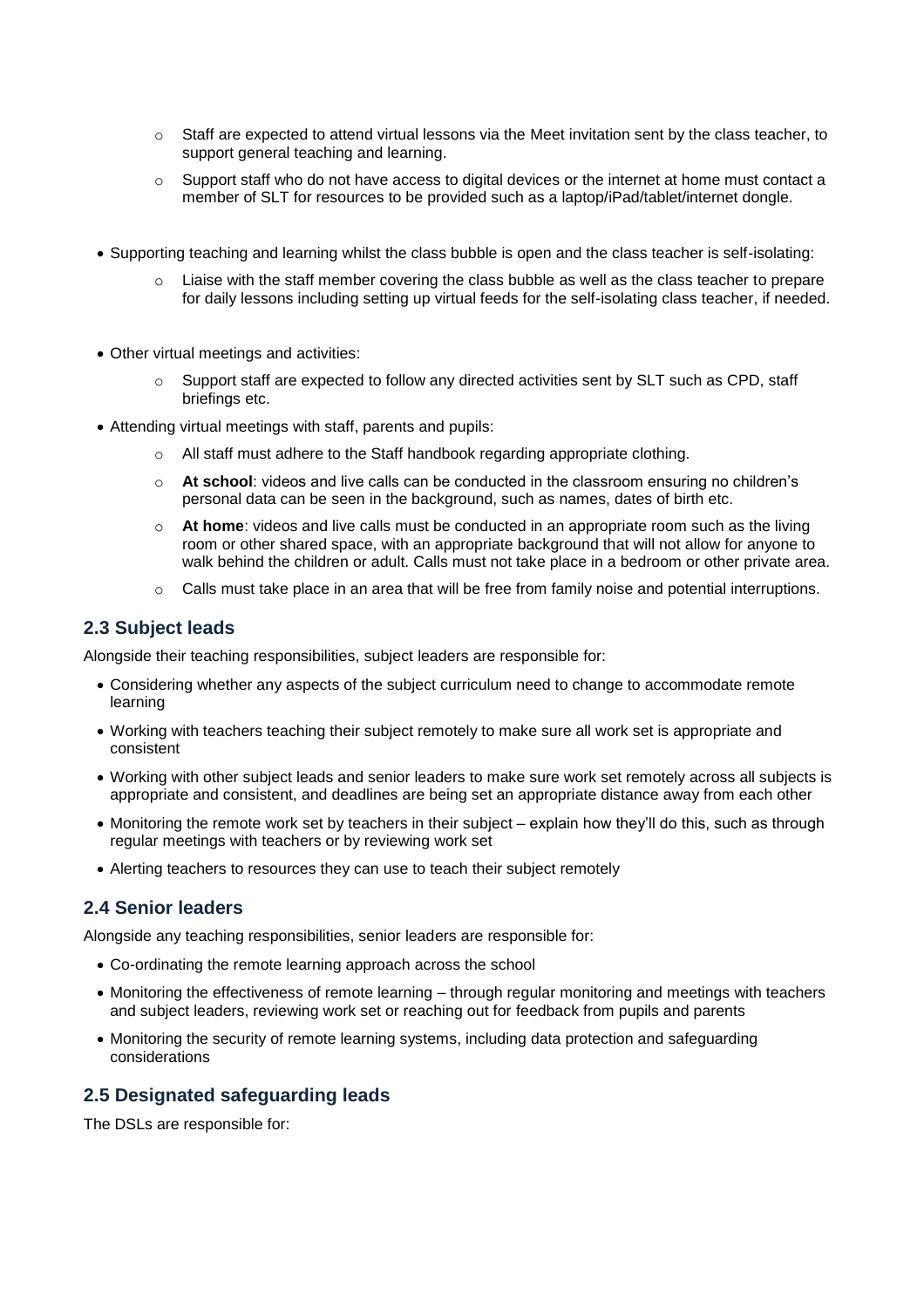• The school safeguarding policy will be adhered to fully in relation to any safeguarding concerns brought to their attention associated with the provision of remote learning.

#### **2.6 Computing Technician**

The school's ICT Technician is responsible for:

- Fixing issues with systems used to set and collect work e.g., Classroom and Meet.
- Helping staff with any technical issues they are experiencing from either home or school. If supporting staff who are self-isolating this must be done virtually.
- Reviewing the security of remote learning systems and flagging any data protection breaches to the data protection officer, Darren Harvey-Hill and SLT.
- Assisting pupils with accessing the internet or devices at school.

#### **2.7 Pupils and parents/carers**

Staff can expect pupils learning remotely to:

- Log on to their Classroom account at the beginning of the child's normal school day. This will ensure children are informed of their remote learning for that day and can plan their day appropriately.
- Complete daily work to the deadline set by teachers.
- Seek help if they need it, from teachers or support staff through Classroom.
- Alert teachers if they are not able to complete work.
- Adhere to the school's behaviour policy and follow classroom expectations at all times. Failure to comply will result in the class teacher following the school's behaviour flow chart.

Staff can expect parents/carers with children learning remotely to:

- Support their child/ren with daily remote learning tasks.
- Monitor their children's use of Computing equipment, internet and Classroom.
- Only contact the class teacher via the school office.
- Request a paper remote learning pack in the event that the child/ren do not have access to digital devices or internet at home.
- Make the school aware if their child is sick or otherwise cannot complete work.
- Seek help from the school if they need it.
- Be respectful and follow the school's complaint policy when making any complaints or concerns known to staff.
- The harassment and vexatious policy to be adhered to where any parent or carer displays behaviour or conduct which is deemed inappropriate.

#### **2.8 Governing body**

The governing board is responsible for:

- Monitoring the school's approach to providing remote learning to ensure education remains as high quality as possible
- Ensuring that staff are certain that remote learning systems are appropriately secure, for both data protection and safeguarding reasons
- Holding staff to account who fail to adhere to this policy.

#### <span id="page-6-0"></span>**3. Who to contact**